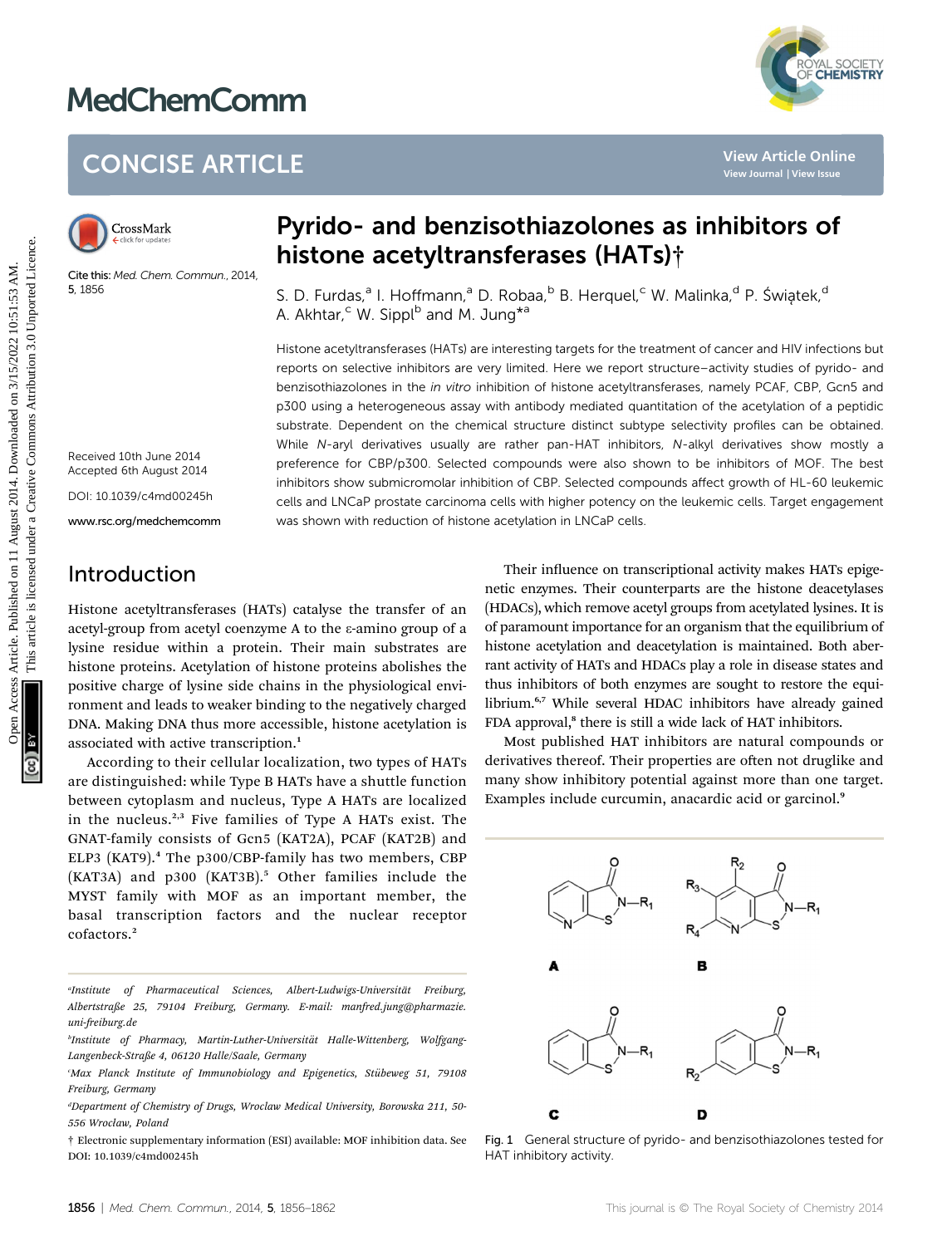|           | General structure: A                                                                                                                                                                                                                                                                                                                                 | Inhibition at 50 $\mu$ M and IC <sub>50</sub> [ $\mu$ M] |                           |                                                                                                                                                                                                                                                             |                        |
|-----------|------------------------------------------------------------------------------------------------------------------------------------------------------------------------------------------------------------------------------------------------------------------------------------------------------------------------------------------------------|----------------------------------------------------------|---------------------------|-------------------------------------------------------------------------------------------------------------------------------------------------------------------------------------------------------------------------------------------------------------|------------------------|
| Name      | R1                                                                                                                                                                                                                                                                                                                                                   | PCAF KAT2B                                               | Gen5 KAT2A                | <b>CBP KAT3A</b>                                                                                                                                                                                                                                            | p300 KAT3B             |
| PU139(1)  |                                                                                                                                                                                                                                                                                                                                                      | 93\%, 9.74 $\pm$ 0.24                                    | 96\%, 8.39 $\pm$ 0.22     | 96\%, 2.49 $\pm$ 0.09                                                                                                                                                                                                                                       | 98\%, 5.35 $\pm$ 0.36  |
| PU141 (2) |                                                                                                                                                                                                                                                                                                                                                      | $27\%, 130.0 \pm 8.49$                                   | $32\%, 87.36 \pm 7.93$    | 96\%, 2.85 $\pm$ 0.20                                                                                                                                                                                                                                       | 93%, 5.92 $\pm$ 0.17   |
| SF7(3)    |                                                                                                                                                                                                                                                                                                                                                      | $100\%, 3.53 \pm 0.07$                                   | 96%, $15.47 \pm 0.84$     | 88\%, 5.28 $\pm$ 0.23                                                                                                                                                                                                                                       | 100\%, 5.71 $\pm$ 0.24 |
| SF18(4)   |                                                                                                                                                                                                                                                                                                                                                      | 84\%, 17.45 $\pm$ 1.27                                   | $30\%$ , 89.91 $\pm$ 2.66 | 96\%, 1.95 $\pm$ 0.35                                                                                                                                                                                                                                       | 91\%, 5.74 $\pm$ 0.33  |
| SF19(5)   |                                                                                                                                                                                                                                                                                                                                                      | 100%, 6.94 $\pm$ 0.57                                    | 73%, 23.70 ± 1.05         | 96%, $1.27 \pm 0.09$                                                                                                                                                                                                                                        | 91%, 5.32 $\pm$ 1.07   |
|           | Prominent among the few small-molecule HAT inhibitors<br>described is the class of isothiazolones. The first series con-<br>sisted of simple isothiazolones with N-alkyl and N-aryl substit-<br>uents. They inhibit PCAF and p300 and suppress growth of<br>Table 2 HAT inhibitory activity of pyridoisothiazolones with a substituted pyridine ring |                                                          |                           | HCT116 and HT29 cells. In the course of cellular experiments,<br>the authors noted that the compounds act on HATs in an irre-<br>versible manner. According to the postulated mechanism of<br>inhibition, the isothiazolone sulphur forms a disulphide bond |                        |
|           |                                                                                                                                                                                                                                                                                                                                                      |                                                          |                           |                                                                                                                                                                                                                                                             |                        |
|           | General structure: B                                                                                                                                                                                                                                                                                                                                 | Inhibition at 50 $\mu$ M and IC <sub>50</sub> [ $\mu$ M] |                           |                                                                                                                                                                                                                                                             |                        |

|  | Table 2 HAT inhibitory activity of pyridoisothiazolones with a substituted pyridine ring |  |
|--|------------------------------------------------------------------------------------------|--|
|  |                                                                                          |  |

|                     | General structure: B<br>Inhibition at 50 $\mu$ M and IC <sub>50</sub> $\left[\mu\text{M}\right]$ |                           |           |             |            |                                                        |                          |                       |
|---------------------|--------------------------------------------------------------------------------------------------|---------------------------|-----------|-------------|------------|--------------------------------------------------------|--------------------------|-----------------------|
| Name                | R1                                                                                               | R2                        | R3        | R4          | PCAF KAT2B | Gcn5 KAT2A                                             | СВР КАТЗА                | p300 KAT3B            |
| K783-6798 (6)       | H<br>N<br><b>CI</b>                                                                              | $\mbox{{\small -CH}}_3$ H |           | $-CH_3$ 38% |            | 42%                                                    | 96%, 0.44 $\pm$ 0.32 55% |                       |
| P9a (7)             | $\mathcal{H}$<br>$\overline{\overline{C}}$ H <sub>3</sub><br>$\circ$                             | $-CH_3$ H                 |           | $-CH_3$ 14% |            | 9%                                                     | 98%, $1.67 \pm 0.46$ 51% |                       |
| P <sub>12</sub> (8) | CH <sub>3</sub>                                                                                  | $-CH_3$ H                 |           | $-CH_3$ 14% |            | 14%                                                    | 99%, $5.37 \pm 3.33$ 37% |                       |
| HTS12959SC (9)      | $\mathcal{L}$ CH <sub>3</sub><br>O                                                               | $-CH_3$ H                 |           |             |            | $-CH_3$ 97%, 13.6 ± 2.58 91%, 8.37 ± 0.63 n. t.        |                          | 31%                   |
| HTS13039SC (10)     |                                                                                                  | $-CH_3$ H                 |           |             |            | $-CH_3$ 97%, 9.30 $\pm$ 0.58 92%, 6.13 $\pm$ 0.57 n.t. |                          | 97%, 6.74 $\pm$ 0.25  |
| NSC694620 (11)      |                                                                                                  | $\, {\rm H}$              | $-NO2$    | H           |            | 94%, $5.30 \pm 0.13$ 93%, $2.04 \pm 0.44$ n. t.        |                          | 95%, 2.43 $\pm$ 0.17  |
| NSC700864 (12)      | CH <sub>3</sub>                                                                                  | $\mathbf H$               | -Phenyl H |             |            | 54\%, 6.64 $\pm$ 1.28 44\%, 8.65 $\pm$ 2.76 n. t.      |                          | 68\%, 8.28 $\pm$ 1.25 |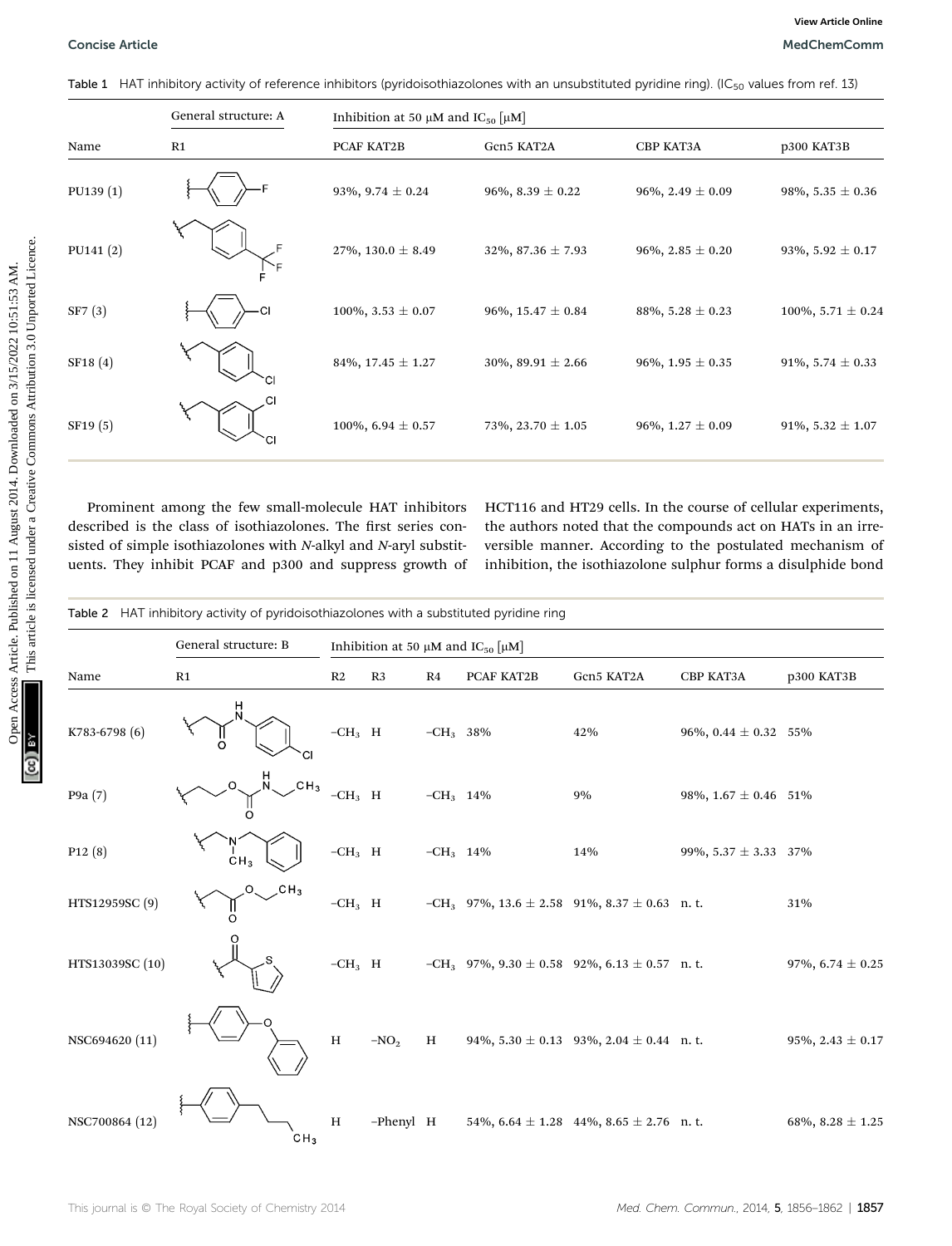#### MedChemComm Concise Article

### Results and discussion

### Selection of compounds

|                                                                                                                                                                          | View Article Online<br>MedChemComm<br><b>Concise Article</b> |                                                                                                                                                                                                                                                                                                                                                                                                                                                                                                                                                                                                         |                                                                                                                                                                                                                                                                                                                                                                                                                                                                                                                                          |                                                                                                                                                                                                                                        |                        |            |  |  |  |  |
|--------------------------------------------------------------------------------------------------------------------------------------------------------------------------|--------------------------------------------------------------|---------------------------------------------------------------------------------------------------------------------------------------------------------------------------------------------------------------------------------------------------------------------------------------------------------------------------------------------------------------------------------------------------------------------------------------------------------------------------------------------------------------------------------------------------------------------------------------------------------|------------------------------------------------------------------------------------------------------------------------------------------------------------------------------------------------------------------------------------------------------------------------------------------------------------------------------------------------------------------------------------------------------------------------------------------------------------------------------------------------------------------------------------------|----------------------------------------------------------------------------------------------------------------------------------------------------------------------------------------------------------------------------------------|------------------------|------------|--|--|--|--|
|                                                                                                                                                                          | activity. <sup>10</sup>                                      | to a cysteine residue of the enzyme crucial for acetyltransferase<br>The high chemical reactivity of these simple iso-<br>thiazolones is a drawback to this class of substances, as it<br>makes them likely to act promiscuously. In a study of the<br>effects of substituents in the 4- and 5-position of the iso-<br>thiazolone ring, an annellated pyridoisothiazolone derivative<br>proved to be the most effective against PCAF with an $IC_{50}$<br>value of 6.1 $\pm$ 1.9 µM. <sup>11</sup> It is still thought that these annel-<br>lated compounds act as covalent inhibitors but with reduced | phenyl compounds were pan-inhibitors among the four<br>enzymes tested (PCAF, Gcn5, CBP, p300). <sup>13</sup><br>Here, we present more detailed structure-activity relation-<br>ships for a selection of pyridoisothiazolones and benzisothia-<br>zolones on the human histone acetyltransferases PCAF, Gcn5<br>and p300 as well as CBP and MOF for selected compounds. We<br>show growth inhibitory effects of several compounds on two<br>human cancer cell lines as well as reduced cellular histone<br>acetylation for one inhibitor. |                                                                                                                                                                                                                                        |                        |            |  |  |  |  |
|                                                                                                                                                                          |                                                              | general bioreactivity. Concurrent studies on a set of pyr-<br>idoisothiazolones and benzisothiazolones and their PCAF-<br>inhibitory activity was presented by our group shortly after-                                                                                                                                                                                                                                                                                                                                                                                                                 |                                                                                                                                                                                                                                                                                                                                                                                                                                                                                                                                          | <b>Results and discussion</b>                                                                                                                                                                                                          |                        |            |  |  |  |  |
| This article is licensed under a Creative Commons Attribution 3.0 Unported Licence.<br>Access Article. Published on 11 August 2014. Downloaded on 3/15/2022 10:51:53 AM. |                                                              | wards. N-Benzyl compounds were weaker inhibitors of PCAF,<br>but some members of this group affected cancer cell growth,<br>e.g. in neuroblastoma cells more strongly than pyr-<br>idoisothiazolones. <sup>12</sup> Lately we have shown that some N-<br>benzyl derivatives are potent on CBP and p300 while two N-<br>Table 3 HAT inhibitory activity of benzisothiazolones with N-alkyl-substituents                                                                                                                                                                                                  |                                                                                                                                                                                                                                                                                                                                                                                                                                                                                                                                          | Selection of compounds<br>Starting with the recently identified pyridoisothiazolones <sup>12</sup><br>as a template we screened compounds available in house as<br>well as commercial databases for structurally similar<br>compounds. |                        |            |  |  |  |  |
|                                                                                                                                                                          |                                                              | General structure: D                                                                                                                                                                                                                                                                                                                                                                                                                                                                                                                                                                                    | Inhibition at 50 $\mu$ M and IC <sub>50</sub> $\mu$ M                                                                                                                                                                                                                                                                                                                                                                                                                                                                                    |                                                                                                                                                                                                                                        |                        |            |  |  |  |  |
|                                                                                                                                                                          | Name                                                         | R1                                                                                                                                                                                                                                                                                                                                                                                                                                                                                                                                                                                                      | R <sub>2</sub>                                                                                                                                                                                                                                                                                                                                                                                                                                                                                                                           | PCAF KAT2B                                                                                                                                                                                                                             | Gcn5 KAT2A             | p300 KAT3B |  |  |  |  |
|                                                                                                                                                                          | STOCK6S-93649 (13)                                           | он<br>O                                                                                                                                                                                                                                                                                                                                                                                                                                                                                                                                                                                                 | Н                                                                                                                                                                                                                                                                                                                                                                                                                                                                                                                                        | $36\%$ 67.0 $\pm$ 7.40                                                                                                                                                                                                                 | $38\%$ 66.7 $\pm$ 12.9 | 8.8%       |  |  |  |  |
|                                                                                                                                                                          | STOCK6S-87477 (14)                                           | он<br>O                                                                                                                                                                                                                                                                                                                                                                                                                                                                                                                                                                                                 | н                                                                                                                                                                                                                                                                                                                                                                                                                                                                                                                                        | 11.8%                                                                                                                                                                                                                                  | 28.0%                  | 16.1%      |  |  |  |  |
| Ä                                                                                                                                                                        | STOCK6S-96311 (15)                                           | CH <sub>3</sub><br>CH <sub>3</sub>                                                                                                                                                                                                                                                                                                                                                                                                                                                                                                                                                                      | Н                                                                                                                                                                                                                                                                                                                                                                                                                                                                                                                                        | $\pm 2.48$<br>59% 41.8                                                                                                                                                                                                                 | $54\%$ 34.9 $\pm$ 10.6 | 41.4%      |  |  |  |  |
|                                                                                                                                                                          | STOCK6S-96932 (16)                                           | CH <sub>3</sub><br>CH <sub>3</sub>                                                                                                                                                                                                                                                                                                                                                                                                                                                                                                                                                                      | $H_{\rm}$                                                                                                                                                                                                                                                                                                                                                                                                                                                                                                                                | 95% 10.7 $\pm$ 0.52                                                                                                                                                                                                                    | 78% 20.8 $\pm$ 1.09    | 54.6%      |  |  |  |  |
|                                                                                                                                                                          | STOCK6S-93306 (17)                                           | CH <sub>3</sub>                                                                                                                                                                                                                                                                                                                                                                                                                                                                                                                                                                                         | Н                                                                                                                                                                                                                                                                                                                                                                                                                                                                                                                                        | 92% 11.8 $\pm$ 1.40                                                                                                                                                                                                                    | 77% 15.5 $\pm$ 2.99    | 45.1%      |  |  |  |  |
|                                                                                                                                                                          | 9333079 (18)                                                 |                                                                                                                                                                                                                                                                                                                                                                                                                                                                                                                                                                                                         | $\, {\rm H}$                                                                                                                                                                                                                                                                                                                                                                                                                                                                                                                             | 91% 15.1 $\pm$ 0.75                                                                                                                                                                                                                    | 84\% 11.2 $\pm$ 1.42   | 24%        |  |  |  |  |
|                                                                                                                                                                          | STOCK6S-91460 (19)                                           |                                                                                                                                                                                                                                                                                                                                                                                                                                                                                                                                                                                                         | H                                                                                                                                                                                                                                                                                                                                                                                                                                                                                                                                        | 97% 9.41 $\pm$ 0.18                                                                                                                                                                                                                    | 79% 21.7 $\pm$ 2.55    | 57.4%      |  |  |  |  |
|                                                                                                                                                                          | A4033-0171899 (20)                                           |                                                                                                                                                                                                                                                                                                                                                                                                                                                                                                                                                                                                         | ${\bf F}$                                                                                                                                                                                                                                                                                                                                                                                                                                                                                                                                | 21%                                                                                                                                                                                                                                    | 21%                    | 18%        |  |  |  |  |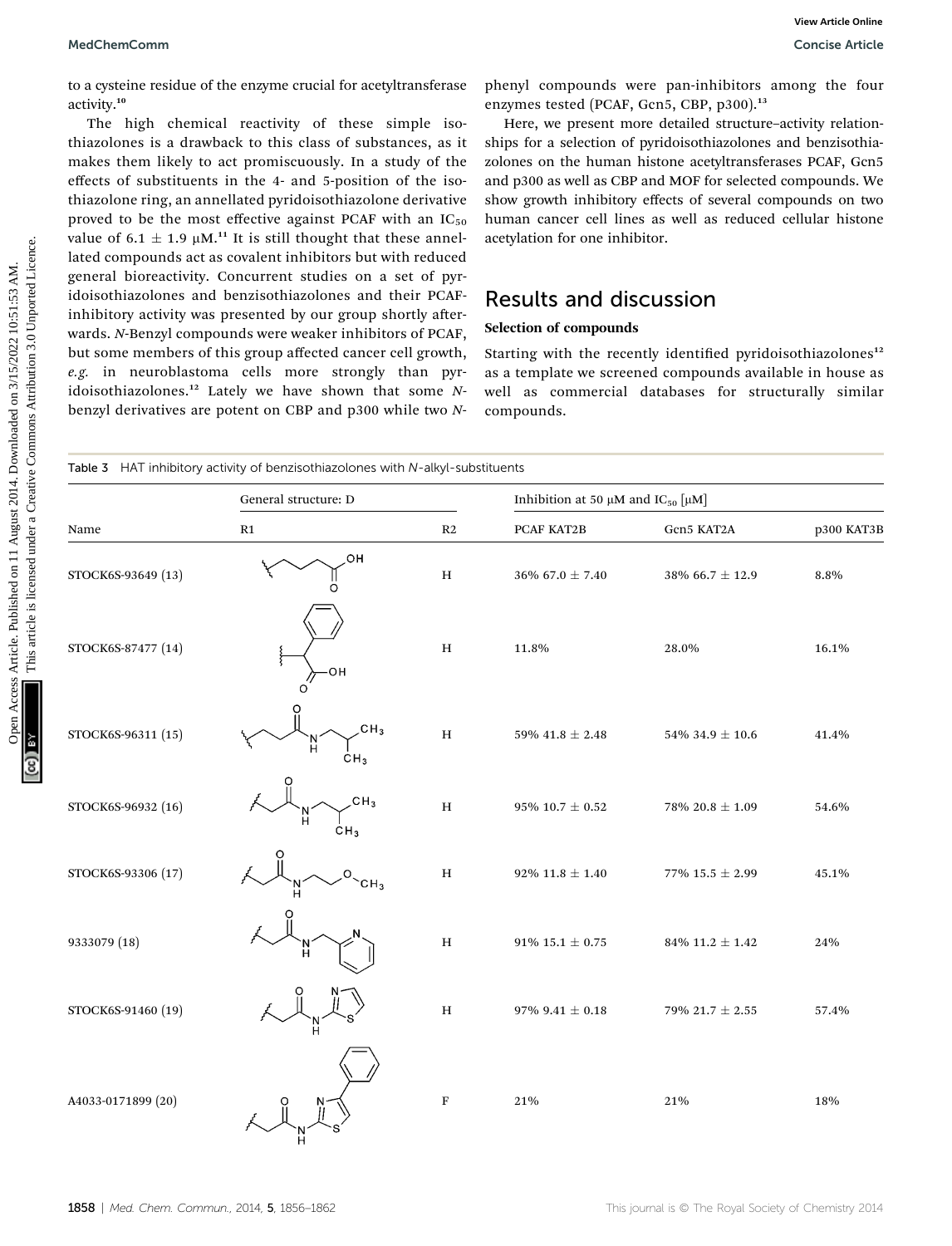### In vitro tests

### Cellular tests

| <b>Concise Article</b>                     |                                                                                                                                                                                                                                                                                                                                                                                                                                                                                                                                                                                                                                                                                                                                                                                                                                                                                                                                                                                                                                                                                                                                                                                                  |       | View Article Online<br>MedChemComm                                                     |                                                                                                                                                                                                                                                                                                                                                                                                                                                                                                                                                                                                                                                                                                                                                                                                                                                                                                                                                                                                                                                                                                                                                              |                      |  |  |
|--------------------------------------------|--------------------------------------------------------------------------------------------------------------------------------------------------------------------------------------------------------------------------------------------------------------------------------------------------------------------------------------------------------------------------------------------------------------------------------------------------------------------------------------------------------------------------------------------------------------------------------------------------------------------------------------------------------------------------------------------------------------------------------------------------------------------------------------------------------------------------------------------------------------------------------------------------------------------------------------------------------------------------------------------------------------------------------------------------------------------------------------------------------------------------------------------------------------------------------------------------|-------|----------------------------------------------------------------------------------------|--------------------------------------------------------------------------------------------------------------------------------------------------------------------------------------------------------------------------------------------------------------------------------------------------------------------------------------------------------------------------------------------------------------------------------------------------------------------------------------------------------------------------------------------------------------------------------------------------------------------------------------------------------------------------------------------------------------------------------------------------------------------------------------------------------------------------------------------------------------------------------------------------------------------------------------------------------------------------------------------------------------------------------------------------------------------------------------------------------------------------------------------------------------|----------------------|--|--|
| In vitro tests<br>included for comparison. | Compounds were tested in vitro for inhibitory potential against<br>recombinant human PCAF, Gcn5, p300 and in selected cases<br>CBP and MOF. We used our published HAT assay with a bio-<br>tinylated histone H3 peptide comprising amino acid 1 to 21 as a<br>substrate. IC <sub>50</sub> values or - usually when inhibition did not<br>exceed 70% at a concentration of 50 µM - percent inhibition at a<br>concentration of 50 µM are given in Tables 1 to 4 (see Fig. 1 for<br>general structures). Published HAT inhibitory properties are<br>In the compounds with an unsubstituted pyridine ring, N-aryl<br>substituents lead to pan-HAT inhibition in the low micromolar<br>range (Table 1 and Fig. S1 <sup>†</sup> ). We see a broad inhibition spectrum<br>also with substituents on the pyridine ring, even a phenyl ring is<br>tolerated there (see $e.g.$ cpd 12, Table 2), or an N-aroyl substit-<br>uent as in compound 10. N-Benzyl or other alkyl substituents<br>lead to defined subtype selectivity patterns (Tables 1 and 2,<br>Fig. S1 and S2 <sup>†</sup> ). Generally, there is a trend to reduced PCAF and<br>Gcn5 inhibition while MOF (only tested for 1-4), CBP and/or |       | <b>Cellular tests</b>                                                                  | p300 inhibition is retained. Compounds with a more flexible<br>linker attached to the isothiazole nitrogen atom show decreased<br>activity on PCAF and GCN5 (e.g. 6 and 7) compared to analogs<br>where an aromatic ring is directly connected to the isothiazole<br>ring (e.g. 1 and 3). Interestingly, 6 and 7 are highly potent on CBP<br>with pronounced selectivity over p300 despite the high similarity<br>of the two enzymes. Among the benzisothiazolones, N-alkyl<br>derivatives with a carboxylic acid function are inactive (13, 14,<br>see Table 3). Amides are somewhat more potent but also do not<br>reach IC <sub>50</sub> values below 10 μM, except for compound 19 on PCAF<br>and 20 for CBP (Table 5). Compounds with small aryl-substitu-<br>ents on benzisothiazolones inhibit all HAT subtypes tested<br>equally well with a pyrimidine being somewhat less effective.<br>Larger moieties lead to a loss of potency against Gcn5 and p300<br>resulting in a selectivity for PCAF (23, 24, Table 4).<br>Selected inhibitors were tested for antiproliferative properties<br>on LNCaP prostate cancer and HL-60 leukemic cells using a |                      |  |  |
|                                            | Table 4 HAT inhibitory activity of benzisothiazolones with N-aryl-substituents                                                                                                                                                                                                                                                                                                                                                                                                                                                                                                                                                                                                                                                                                                                                                                                                                                                                                                                                                                                                                                                                                                                   |       |                                                                                        |                                                                                                                                                                                                                                                                                                                                                                                                                                                                                                                                                                                                                                                                                                                                                                                                                                                                                                                                                                                                                                                                                                                                                              |                      |  |  |
| Name                                       | General structure: C<br>R1                                                                                                                                                                                                                                                                                                                                                                                                                                                                                                                                                                                                                                                                                                                                                                                                                                                                                                                                                                                                                                                                                                                                                                       |       | Inhibition at 50 $\mu$ M and IC <sub>50</sub> $\left[\mu\text{M}\right]$<br>PCAF KAT2B | Gen5 KAT2A                                                                                                                                                                                                                                                                                                                                                                                                                                                                                                                                                                                                                                                                                                                                                                                                                                                                                                                                                                                                                                                                                                                                                   | p300 KAT3B           |  |  |
| T0504-8862 (21)                            |                                                                                                                                                                                                                                                                                                                                                                                                                                                                                                                                                                                                                                                                                                                                                                                                                                                                                                                                                                                                                                                                                                                                                                                                  |       | 94% 5.77 $\pm$ 0.39                                                                    | 91% 7.87 $\pm$ 0.43                                                                                                                                                                                                                                                                                                                                                                                                                                                                                                                                                                                                                                                                                                                                                                                                                                                                                                                                                                                                                                                                                                                                          | $95\%~9.35 \pm 0.56$ |  |  |
| T0504-9122 (22)                            |                                                                                                                                                                                                                                                                                                                                                                                                                                                                                                                                                                                                                                                                                                                                                                                                                                                                                                                                                                                                                                                                                                                                                                                                  |       | 92% 6.01 $\pm$ 0.24                                                                    | 66% 7.11 $\pm$ 0.59                                                                                                                                                                                                                                                                                                                                                                                                                                                                                                                                                                                                                                                                                                                                                                                                                                                                                                                                                                                                                                                                                                                                          | 70\% 8.14 $\pm$ 1.26 |  |  |
| T0504-8865 (23)                            | CH <sub>3</sub>                                                                                                                                                                                                                                                                                                                                                                                                                                                                                                                                                                                                                                                                                                                                                                                                                                                                                                                                                                                                                                                                                                                                                                                  |       | $70\% 5.82 \pm 0.62$                                                                   | 50.3%                                                                                                                                                                                                                                                                                                                                                                                                                                                                                                                                                                                                                                                                                                                                                                                                                                                                                                                                                                                                                                                                                                                                                        | 45.8%                |  |  |
| T0504-9123 (24)                            |                                                                                                                                                                                                                                                                                                                                                                                                                                                                                                                                                                                                                                                                                                                                                                                                                                                                                                                                                                                                                                                                                                                                                                                                  |       | 73% 4.55 $\pm$ 0.34                                                                    | 66% 23.3 $\pm$ 8.76                                                                                                                                                                                                                                                                                                                                                                                                                                                                                                                                                                                                                                                                                                                                                                                                                                                                                                                                                                                                                                                                                                                                          | 41.6%                |  |  |
| T0517-1376 (25)                            | CH <sub>3</sub>                                                                                                                                                                                                                                                                                                                                                                                                                                                                                                                                                                                                                                                                                                                                                                                                                                                                                                                                                                                                                                                                                                                                                                                  |       | $95\%$ 6.95 $\pm$ 0.27                                                                 | 93% 8.53 $\pm$ 0.56                                                                                                                                                                                                                                                                                                                                                                                                                                                                                                                                                                                                                                                                                                                                                                                                                                                                                                                                                                                                                                                                                                                                          | 95% 12.9 $\pm$ 1.10  |  |  |
| T0504-6395 (26)                            |                                                                                                                                                                                                                                                                                                                                                                                                                                                                                                                                                                                                                                                                                                                                                                                                                                                                                                                                                                                                                                                                                                                                                                                                  |       | 90% 6.19 $\pm$ 0.43                                                                    | 73% $6.27 \pm 0.65$                                                                                                                                                                                                                                                                                                                                                                                                                                                                                                                                                                                                                                                                                                                                                                                                                                                                                                                                                                                                                                                                                                                                          | 68% 8.03 $\pm$ 0.65  |  |  |
| T5227057 (27)                              | CH <sub>3</sub>                                                                                                                                                                                                                                                                                                                                                                                                                                                                                                                                                                                                                                                                                                                                                                                                                                                                                                                                                                                                                                                                                                                                                                                  | 2.06% |                                                                                        | 2.52%                                                                                                                                                                                                                                                                                                                                                                                                                                                                                                                                                                                                                                                                                                                                                                                                                                                                                                                                                                                                                                                                                                                                                        | 20.0%                |  |  |
| T0515-1684 (28)                            | CH <sub>3</sub>                                                                                                                                                                                                                                                                                                                                                                                                                                                                                                                                                                                                                                                                                                                                                                                                                                                                                                                                                                                                                                                                                                                                                                                  |       | 90% 13.6 $\pm$ 0.35                                                                    | 82\% 19.9 $\pm$ 1.36                                                                                                                                                                                                                                                                                                                                                                                                                                                                                                                                                                                                                                                                                                                                                                                                                                                                                                                                                                                                                                                                                                                                         | 82% 24.7 $\pm$ 1.55  |  |  |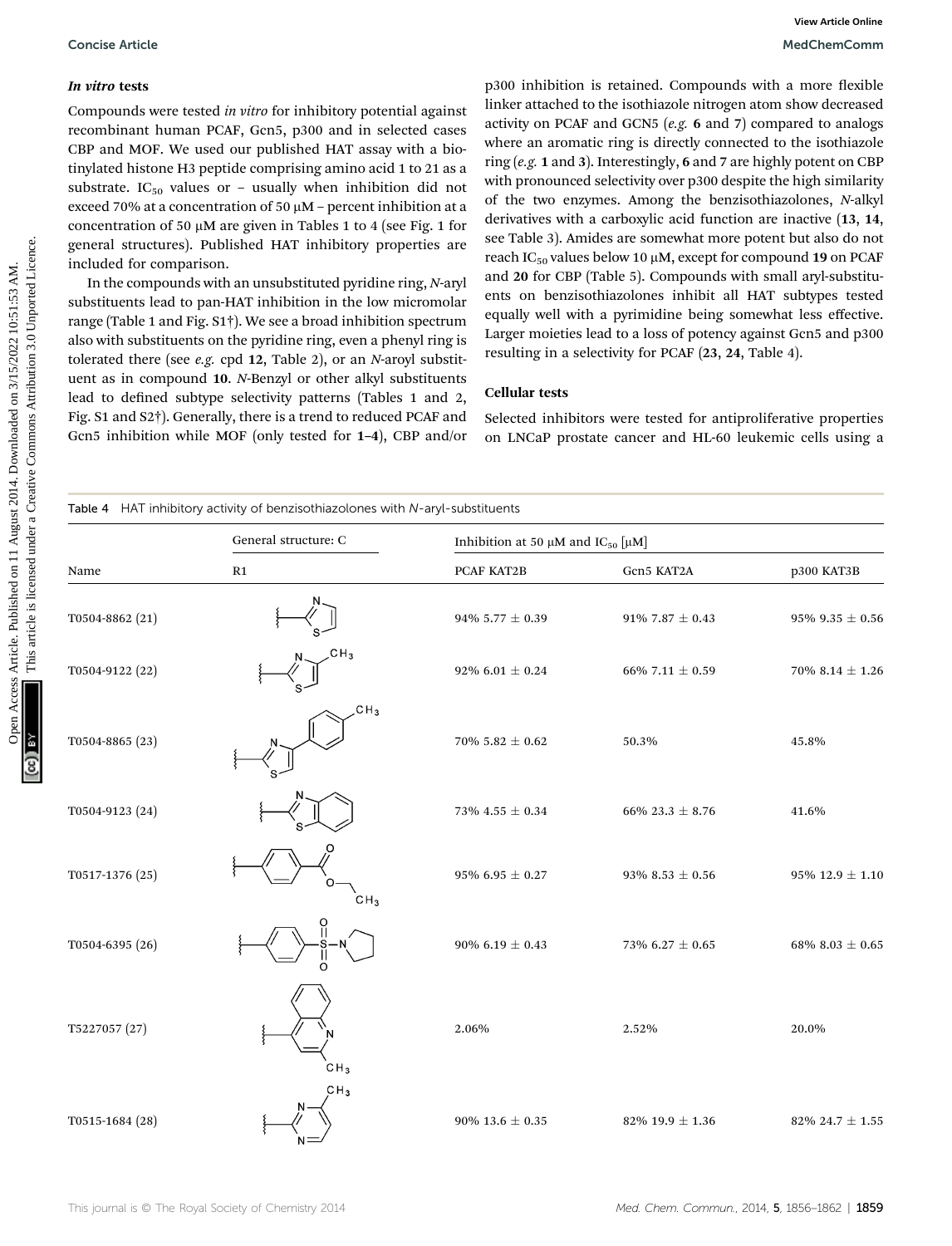## Experimental

### Inhibitors

| MedChemComm            |                                                                                                                                                                                                                                                                                                                                                                                                                                                                                                                                                                                                                                                                                                                                                                                                                                                                                                                                                                     |                         |                                                       |                        |                        |                                                                                                                                                                                                                                                                                                                                                                                                                                                                                                                                                                                                                                                                                                                                                                                                                                                                                                                            | <b>View Article Online</b><br><b>Concise Article</b> |
|------------------------|---------------------------------------------------------------------------------------------------------------------------------------------------------------------------------------------------------------------------------------------------------------------------------------------------------------------------------------------------------------------------------------------------------------------------------------------------------------------------------------------------------------------------------------------------------------------------------------------------------------------------------------------------------------------------------------------------------------------------------------------------------------------------------------------------------------------------------------------------------------------------------------------------------------------------------------------------------------------|-------------------------|-------------------------------------------------------|------------------------|------------------------|----------------------------------------------------------------------------------------------------------------------------------------------------------------------------------------------------------------------------------------------------------------------------------------------------------------------------------------------------------------------------------------------------------------------------------------------------------------------------------------------------------------------------------------------------------------------------------------------------------------------------------------------------------------------------------------------------------------------------------------------------------------------------------------------------------------------------------------------------------------------------------------------------------------------------|------------------------------------------------------|
| (Fig. 2).              | MTS assay (Table 5). Overall, HL-60 cells are more sensitive to<br>the inhibitors than LNCaP. Selective inhibition of CBP by pyr-<br>idoisothiazolones hardly affects LNCaP (6, 7) while activity on<br>the leukemic cell line is retained. The combined inhibition of<br>CBP and p300 results in markedly lower $GI_{50}$ -values (e.g. 2) than<br>CPB alone. A similar trend has been described by Santer et al.<br>for knockdown experiments in LNCaP. <sup>14</sup> Inhibition of PCAF and<br>Gcn5 has only a moderate impact on cell proliferation (9, 18,<br>23). To show cellular target engagement, acetylation levels of<br>histone H3 were measured after treatment with 1, alone and in<br>combination with the established HDAC inhibitor sub-<br>eroylanilide hydroxamic acid (SAHA). Basal acetylation levels of<br>histone H3 are very low. Upon treatment with SAHA an increase<br>in acetylation is observed, which is suppressed by addition of 1 |                         | <b>Inhibitors</b>                                     | <b>Experimental</b>    |                        | Compounds 1 to 5 were synthesized as previously described. <sup>12</sup> 6<br>was purchased from ChemDiverse. 7 and 9 were synthesized as<br>previously described. <sup>15,16</sup> 8 was prepared as follows: to a stirred<br>mixture of 10 mmol 2-hydroxymethyl-4,6-dimethylisothiazolo<br>$[5,4-b]$ pyridin-3(2H)-one in 20 mL of ethanol 10 mmol of<br>N-benzyl-N-methylamine was added. Next the mixture was<br>refluxed for 3 hours. After cooling, the ethanol solution was<br>evaporated and the oil residue was cleaned by crystallization<br>with charcoal from hexane to give 8 (70%): mp: 81-83 °C; IR:<br>$v_{\text{max}}/\text{cm}^{-1}$ 1660 (CO); $\delta_{\text{H}}$ (300 MHz; CDCl3): 2.39 (3H, s, N-CH <sub>3</sub> ),<br>2.60 (3H, s, CH <sub>3</sub> ) 2.74 (3H, s, CH <sub>3</sub> ), 3.75 (2H, s, N-CH <sub>2</sub> -Ar),<br>4.72 (2H, s, N-CH <sub>2</sub> ), 6.93 (1H, s, Hβ-pyridine), 7.29-7.39 |                                                      |
|                        | Table 5 HAT inhibition and cellular activity of selected compounds                                                                                                                                                                                                                                                                                                                                                                                                                                                                                                                                                                                                                                                                                                                                                                                                                                                                                                  |                         |                                                       |                        |                        |                                                                                                                                                                                                                                                                                                                                                                                                                                                                                                                                                                                                                                                                                                                                                                                                                                                                                                                            |                                                      |
|                        |                                                                                                                                                                                                                                                                                                                                                                                                                                                                                                                                                                                                                                                                                                                                                                                                                                                                                                                                                                     |                         | Inhibition at 50 $\mu$ M and IC <sub>50</sub> $\mu$ M |                        |                        | $GI_{50}$ [µM] or Inhibition at<br>given concentration                                                                                                                                                                                                                                                                                                                                                                                                                                                                                                                                                                                                                                                                                                                                                                                                                                                                     |                                                      |
| Compound               | Structure                                                                                                                                                                                                                                                                                                                                                                                                                                                                                                                                                                                                                                                                                                                                                                                                                                                                                                                                                           | PCAF KAT2B              | Gen5 KAT2A                                            | CBP KAT3A              | p300 KAT3B             | <b>LNCaP</b>                                                                                                                                                                                                                                                                                                                                                                                                                                                                                                                                                                                                                                                                                                                                                                                                                                                                                                               | $HL-60$                                              |
| PU139 (1)              |                                                                                                                                                                                                                                                                                                                                                                                                                                                                                                                                                                                                                                                                                                                                                                                                                                                                                                                                                                     | 93% 9.74 $\pm$<br>0.24  | 96% 8.39 $\pm$<br>0.22                                | 96% 2.49 $\pm$<br>0.09 | 98% 5.35 $\pm$<br>0.36 | $36.2 \pm 4.7$                                                                                                                                                                                                                                                                                                                                                                                                                                                                                                                                                                                                                                                                                                                                                                                                                                                                                                             | $3.42 \pm 1.8$                                       |
| PU141 (2)              |                                                                                                                                                                                                                                                                                                                                                                                                                                                                                                                                                                                                                                                                                                                                                                                                                                                                                                                                                                     | 27% 130.0 $\pm$<br>8.49 | 32% 87.36 $\pm$<br>7.93                               | 96% 2.85 $\pm$<br>0.20 | 93% 5.92 $\pm$<br>0.17 | $36.9 \pm 4.8$                                                                                                                                                                                                                                                                                                                                                                                                                                                                                                                                                                                                                                                                                                                                                                                                                                                                                                             | $4.12 \pm 1.1$                                       |
| K783-6798 (6)          | çн <sub>з</sub><br>$H_3C$                                                                                                                                                                                                                                                                                                                                                                                                                                                                                                                                                                                                                                                                                                                                                                                                                                                                                                                                           | 38%                     | 42%                                                   | 96% 0.44 $\pm$<br>0.32 | 55%                    | 34.5%<br>at $40 \mu M$                                                                                                                                                                                                                                                                                                                                                                                                                                                                                                                                                                                                                                                                                                                                                                                                                                                                                                     | $5.60 \pm 0.1$                                       |
| 9333079 (18)           |                                                                                                                                                                                                                                                                                                                                                                                                                                                                                                                                                                                                                                                                                                                                                                                                                                                                                                                                                                     | 91% 15.1 $\pm$<br>0.75  | 84% 11.2 $\pm$<br>1.42                                | n. t.                  | 24%                    | $73.7 \pm 6.9$                                                                                                                                                                                                                                                                                                                                                                                                                                                                                                                                                                                                                                                                                                                                                                                                                                                                                                             | n.t.                                                 |
| T0504-<br>8865 (23)    |                                                                                                                                                                                                                                                                                                                                                                                                                                                                                                                                                                                                                                                                                                                                                                                                                                                                                                                                                                     | 70% 5.82 $\pm$<br>0.62  | 50.3%                                                 | n. t.                  | 45.8%                  | $67.2 \pm 4.7$                                                                                                                                                                                                                                                                                                                                                                                                                                                                                                                                                                                                                                                                                                                                                                                                                                                                                                             | n.t.                                                 |
| HTS12959SC(9)          |                                                                                                                                                                                                                                                                                                                                                                                                                                                                                                                                                                                                                                                                                                                                                                                                                                                                                                                                                                     | 97% 13.6 ±<br>2.58      | 91% 8.37 $\pm$<br>0.63                                | n.t.                   | 31%                    | $50.0 \pm 3.6$                                                                                                                                                                                                                                                                                                                                                                                                                                                                                                                                                                                                                                                                                                                                                                                                                                                                                                             | n.t.                                                 |
| A4033-<br>0171899 (20) |                                                                                                                                                                                                                                                                                                                                                                                                                                                                                                                                                                                                                                                                                                                                                                                                                                                                                                                                                                     | 21%                     | 21%                                                   | 99% 1.44 ±<br>1.43     | 18%                    | No inhibition<br>at $40 \mu M$                                                                                                                                                                                                                                                                                                                                                                                                                                                                                                                                                                                                                                                                                                                                                                                                                                                                                             | 14.5%<br>at $20 \mu M$                               |
| P9a (7)                |                                                                                                                                                                                                                                                                                                                                                                                                                                                                                                                                                                                                                                                                                                                                                                                                                                                                                                                                                                     | 14%                     | 9%                                                    | 98% 1.67 ±<br>0.46     | 51%                    | n. t.                                                                                                                                                                                                                                                                                                                                                                                                                                                                                                                                                                                                                                                                                                                                                                                                                                                                                                                      | $6.55 \pm 0.2$                                       |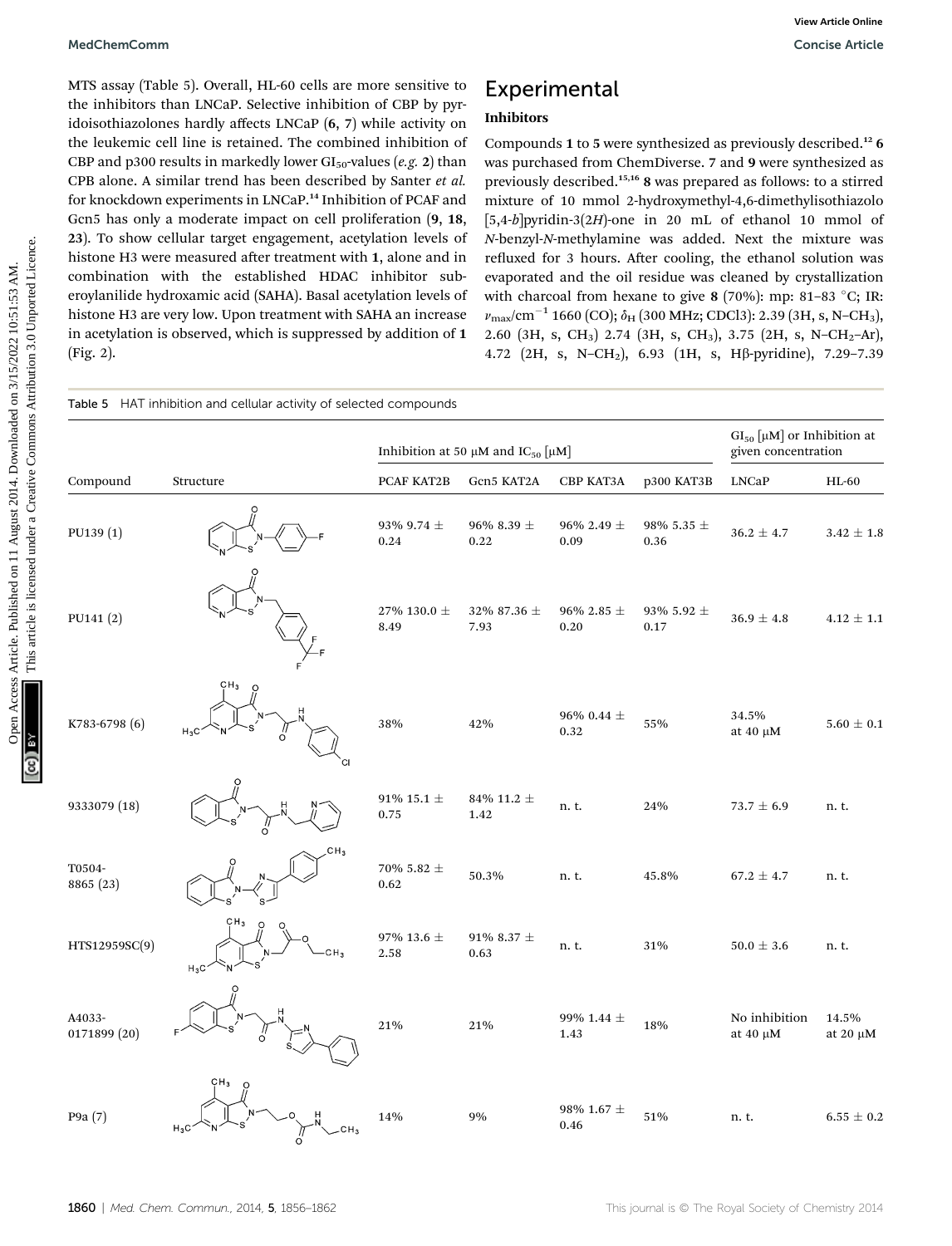

Fig. 2 Compound 1 decreases histone H3 acetylation levels in LNCaP cells. Cells were treated with 1 and the HDAC inhibitor suberoylanilide hydroxamic acid (SAHA) for 3 hours at the concentrations indicated. Extracts were probed with antibodies against acetylated histone H3 and GAPDH as a loading control. The SAHA induced hyperacetylation is suppressed by compound 1.

(5H, m, ArH). 10 was purchased from Maybridge. 11 and 12 were a gift from the NCI/DTP Open Chemical Repository. 13 to 17 and 19 were from ibscreen and 18 from Chembridge. 20 was purchased from Chemical Block and 21 to 28 were purchased from Enamine.

#### Histone acetyltransferase assays

Heterogeneous assays based on the DELFIA® technology were performed for in vitro screening of HAT inhibitory activities as reported previously for PCAF (KAT2B)  $(n = 3)$ .<sup>12</sup> The PCAF recombinant catalytic domain used for testing was prepared according to the published protocol for bacterial overexpression of the His-tagged fusion protein.<sup>17</sup> Gcn5 (KAT2A)  $(n = 2)$  was purchased from BPS Bioscience (catalog # 50070, San Diego, USA), CBP (KAT3A)  $(n = 2)$  from Biomol (catalog # SE-452, Hamburg, Germany), p300 (KAT3B)  $(n = 2)$  from BPS Bioscience (catalog # 50071, San Diego, USA).<sup>12</sup> DMSO was used as solvent control. The substrate for all assays was histone H3 (amino acid 1–21, human) linked to biotin via a c-terminal CGK-linker. The in vitro HAT assay for hMOF was performed as previously described.<sup>18</sup> Concise Article<br>
Access Article 2014. The properties are the restricted on 11 August 2014. The properties are the set of the set of the set of the set of the set of the set of the set of the set of the set of the set of t

### Cell culture

LNCaP cells were grown in RPMI-1640 without phenol red supplemented with 20% fetal calf serum and 2 mM L-glutamine. HL-60 were grown in RPMI-1640 supplemented with 10% fetal calf serum, 2 mM L-glutamine and 1% penicillin-streptomycin. All media and media supplements were purchased from PAN-Biotech.

#### Cell proliferation assay

Cells were seeded in 96-well plates at a density of 7000 cells per well for LNCaP and 5000 cells per well for HL-60. Compounds were dissolved in DMSO and added to cells the next day with the final concentration of DMSO being 1% or 0.5% for LNCaP and HL-60 respectively. Pure solvent was used as a control. After an incubation time of 72 hours, the CellTiter 96® AQueous Non-Radioactive Cell Proliferation Assay was performed according to the manufacturer's instruction (Promega).  $GI<sub>50</sub>$ -values, defined as the compound concentration that reduces the number of metabolically active cells by 50% compared to the DMSO-

control, were determined using OriginPro 9.0.0G.  $GI<sub>50</sub>$ -values are given as the average of at least two independent experiments  $\pm$  standard error of the mean. Standard deviation of individual measurements did not exceed 15 uM.

### Preparation of cell extracts and western blots

Equal numbers of LNCaP cells were lysed using Biorad loading buffer (tris-HCl, pH 6.8, 62.5 mM, SDS 2% (m/v), glycerol 25% (v/v), bromophenol blue 0.01% (v/v),  $\beta$ -mercaptoethanol 0.05% (v/v)) and boiled for five minutes at 95 °C. Western blots were performed according to standard protocols. As antibodies, antiacetyl-histone H3 (Merck Millipore, Cat. 06-599), anti-GAPDH (Sigma Aldrich, Cat. G9545) and anti-rabbit HRP (Sigma Aldrich, Cat. A9169) were used.

### Conclusions

We have shown that by screening of focussed libraries of pyridoand benzisothiazolones HAT inhibitors with defined subtype specificities can be obtained even without synthetic optimization. These specificities can in turn be correlated to phenotypic activities in a prostate and a leukemic cancer cell line. These results provide a basis for a future optimization of these HAT inhibitors by medicinal chemistry using bioguided synthesis supported by molecular modelling studies. Improved inhibitors will be useful tools to probe distinct HAT pathways and present potential new anticancer drugs.

### Acknowledgements

M. J. thanks the Deutsche Forschungsgemeinschaft (DFG, Ju-295/9-2 within SPP1463 and CRC992 MEDEP) for funding. A. A. is supported by CRC992 MEDEP and BIOSS. We gratefully acknowledge the NCI/DTP Open Chemical Repository for a gift of compounds NSC694620 and NSC700864 (http:// dtp.cancer.gov).

## Notes and references

- 1 T. Kouzarides, Cell, 2007, 128, 693–705.
- 2 S. Y. Roth, J. M. Denu and C. D. Allis, Annu. Rev. Biochem., 2001, 70, 81–120.
- 3 M. R. Parthun, Oncogene, 2007, 26, 5319–5328.
- 4 F. Dyda, D. C. Klein and A. B. Hickman, Annu. Rev. Biophys. Biomol. Struct., 2000, 81–103.
- 5 E. M. Bowers, G. Yan, C. Mukherjee, A. Orry, L. Wang, M. A. Holbert, N. T. Crump, C. A. Hazzalin, G. Liszczak, H. Yuan, C. Larocca, S. A. Saldanha, R. Abagyan, Y. Sun, D. J. Meyers, R. Marmorstein, L. C. Mahadevan, R. M. Alani and P. A. Cole, Chem. Biol., 2010, 17, 471–482.
- 6 W.-J. Sun, X. Zhou, J.-H. Zheng, M.-D. Lu, J.-Y. Nie, X.-J. Yang and Z.-Q. Zheng, Acta Biochim. Biophys. Sin., 2011, 44, 80–91.
- 7 Y. Wang, X. Miao, Y. Liu, F. Li, Q. Liu, J. Sun and L. Cai, Oxid. Med. Cell. Longevity, 2014, 2014, 1–11.
- 8 A. C. West and R. W. Johnstone, J. Clin. Invest., 2014, 124, 30–39.